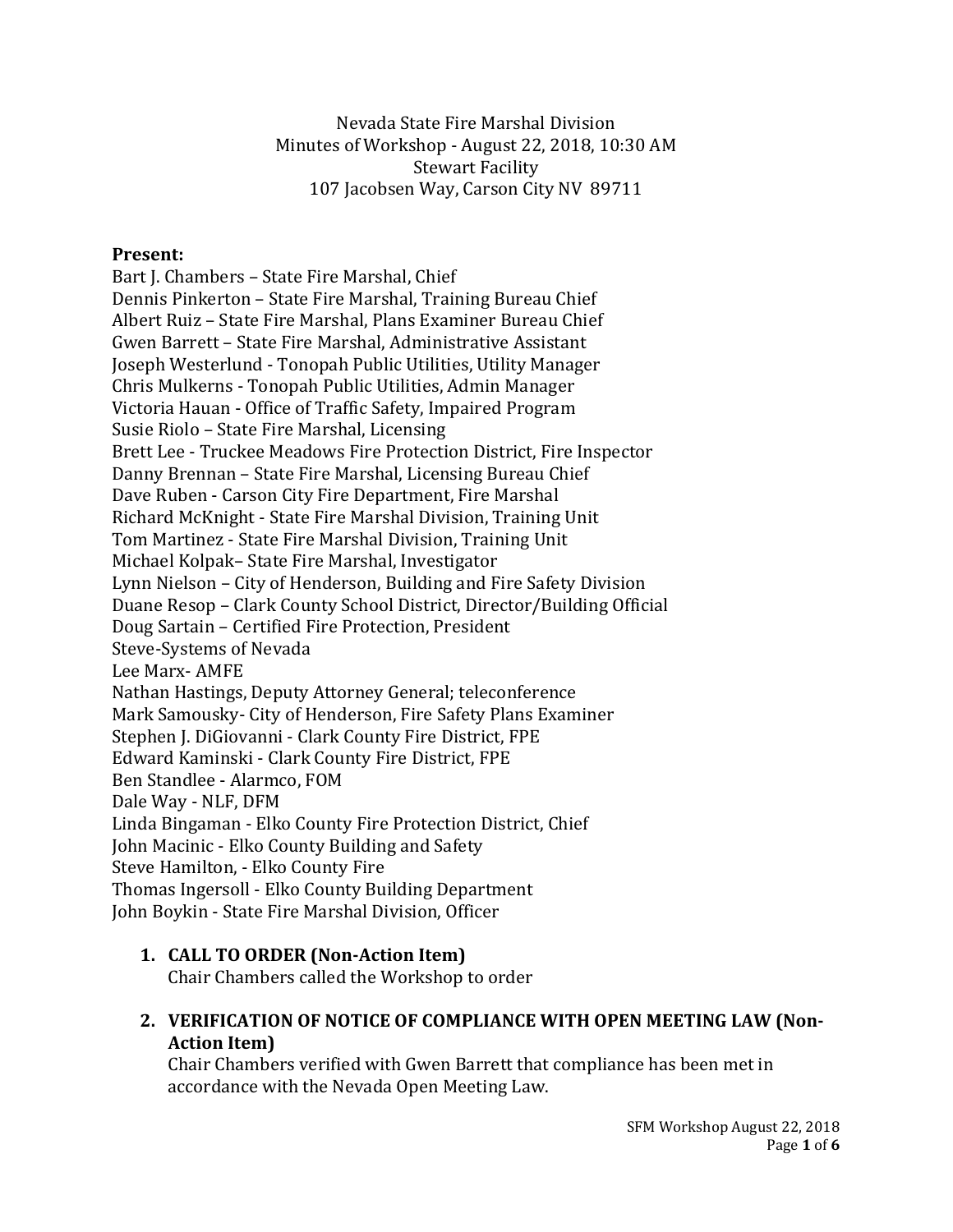### **3. INTRODUCTIONS (Non-Action Item)**

Chair Chambers asked for introductions and affiliations.

## **4. PUBLIC COMMENT (Non-Action Item)**

There was no public comment

### **5. WORKSHOP ON NAC 477**

Chief Chambers thank everybody in attendance for taking the time to attend this workshop**.** The purpose of the workshop is to solicit comments from interested persons on the topics that have been previously provided in regards to Nevada Administrative Code (NAC) 477.

Proposed changes to regulations may include but are not limited to: fee increases, including fees for certificate of compliance, hazardous materials, plans examination, and licensing. The proposed changes may include replacing or updating words in the text, clarifying language simplifying categories, and other possible suggestions, and review of the current fire code. We will start with the first page of the document and go all the way through.

## **Proposed Changes to General Provisions, by page number**

Page 1: There we no questions.

**Page 2:** There we no questions.

### **Page 3:**

- Chief Chambers thanked Lynn Nielson for the information from the last public workshop
- NFPA 54 and 58; The Petroleum Board, is in the process of updating their statute as well, to mirror what they have in NAC 477.

### **Page 4**:

• NFPA 1041, 2019 edition, effective 1/01/2019; that information has been presented to Legislative Counsel Bureau (LCB.) We may be removing that and going with the 2012 edition of 1041.

Lynn Nielson indicated that some are guides, not standards, i.e.; 402, 921, 1402, and 1452. Chief Chambers indicated that he is working with LCB to remove the guides and only have standards listed.

## **Page 5:**

• Lynn Nielson asked what the intent was of adopting NFPA 3000. Chief Chambers replied the intent is to give the agencies the ability to utilize NFPA 3000 for the Asher Program and provide agencies the ability to utilize NFPA 3000 for anything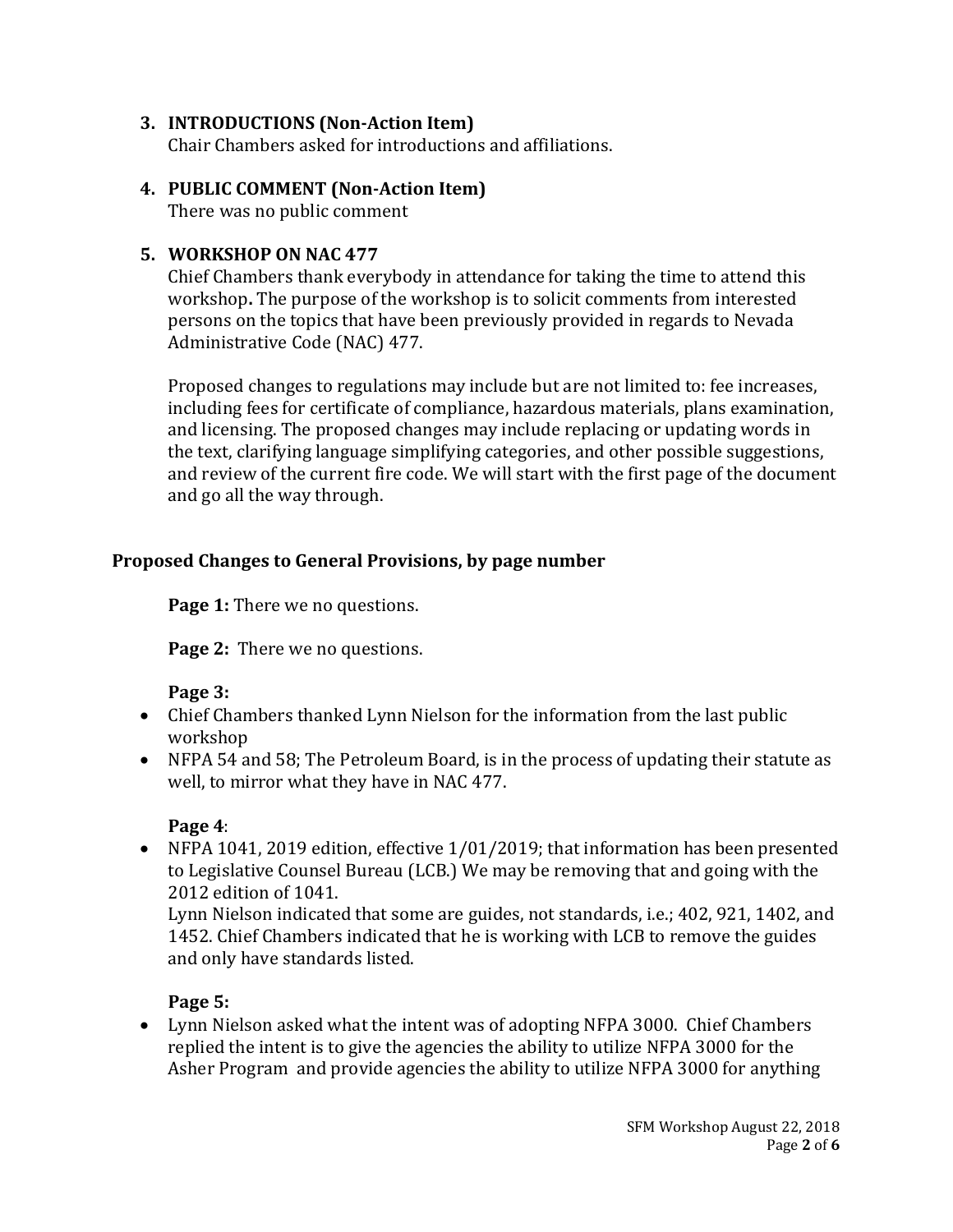pertaining to an active shooter and to support the agencies as well as the building officials, if need be, in significant areas.

- NAC 477.283, Lynn Nielson pointed out g-4 has five not six. All agreed that the verbiage will be cleaned up.
- Chief Chambers also would like add the definition of "residential group R-4." Revised by adding transitional living facilities or re-integration facilities, to the list.

**Page 6:** Steve DiGiovanni had two items:

- Section 5051 prescribing a certain size for the addresses. That would conflict with what they have locally and would like to know SFM's intent for enforcement of this section. Chief Chambers answered that the intent and enforcement is actually not so much enforcing, as it is to work with the agencies. With the multiple school shootings over the past 15 years, some of the concerns in trying to glean from the reports, especially on campuses or large complexes would be the utilization some type of drone. I recommend this to identify the crucial areas so first responders can identify buildings that potentially have a threat, and work with schools to ensure that we know which building is which; the cafeteria, gym, chemistry lab, etc. Stephen DiGiovanni asked what buildings it would apply to and Chief Chambers would like to see it with all new construction instead of going back with existing construction. Steve DiGiovanni expressed concern that it would be in conflict with what they have now. Lynn Neilson said that if it is to apply to all buildings, it will need to be rewritten in a larger scope. Duane Resop thinks that it would be beneficial to include numbers and letters to assist all responders. It was agreed that they will send their comments to Chief Chambers.
- Chapter 11 retroactive requirement for carbon monoxide detectors is being inserted. The NRS is interpreted as only those requirements that are in the NRS and nothing greater would like to know the intent with keeping the carbon monoxide retroactive. Chief Chambers indicated that is being looked into because of the air bnbs; Nye County indicates they have close to 700 air bnbs, Douglas County has had an issued, and Washoe County is also facing this. If air bnbs are being run as businesses, and some counties do not have business licenses, it would behoove us to make sure that these types of facilities/businesses have the appropriate protection. Steve DiGiovanni will send his input to Chief Chambers. There was further discussion about air bnbs and Lynn Nielson indicated that the City of Henderson Municipal Code is working on an ordinance change and will send the draft to Chief Chambers for review. Thomas Ingersoll indicated they do not require permits, but they are not aware of any problems with the air bnbs.

**Page 7:** It was agreed that the occupancy classification would match Chapter 3 and add the "transitional living facility, re-integration facility."

**Page 8, 9, and 10:** no comments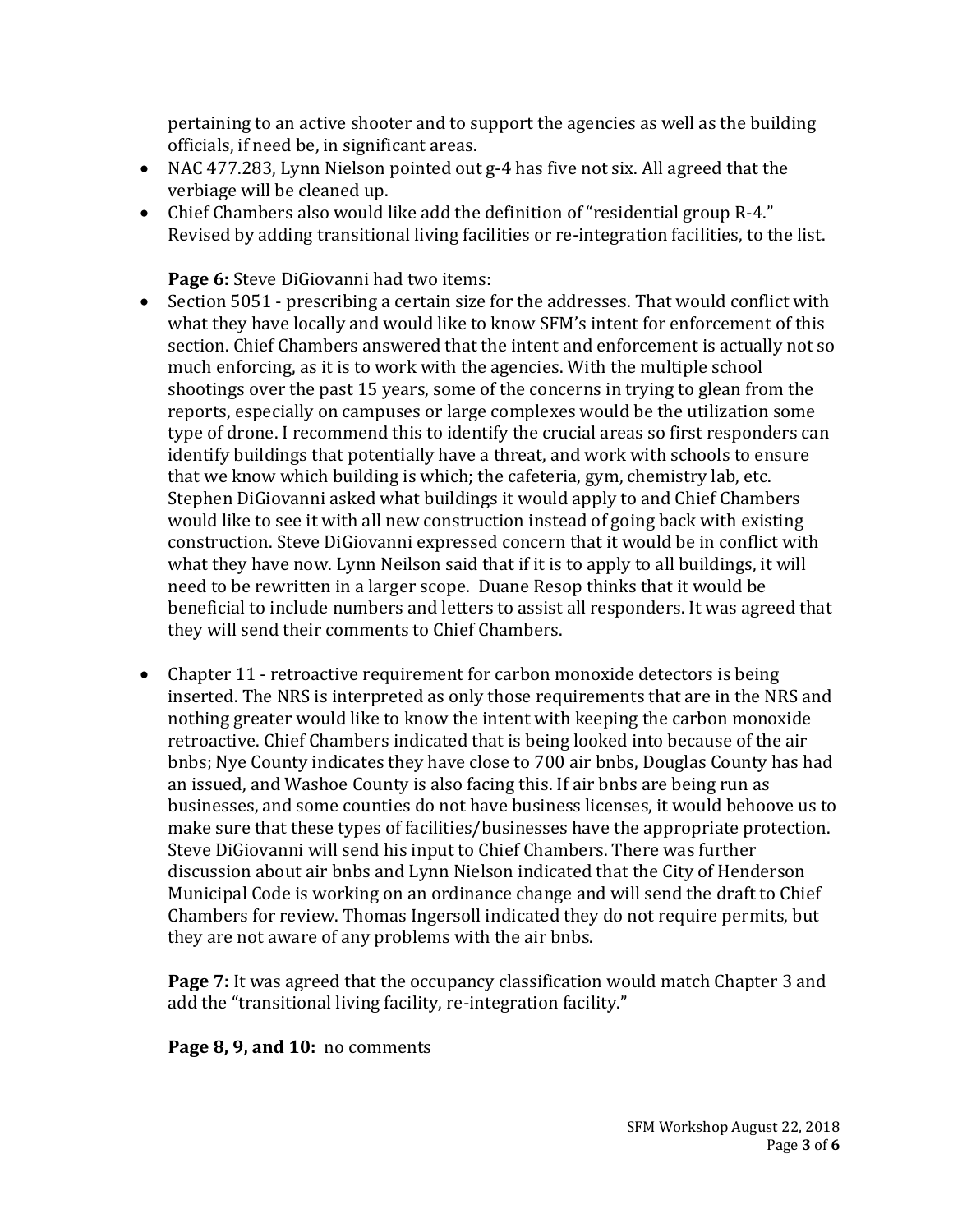## **Page 11:**

Doug Sartain noted "a conviction of a felony is basis for a denial" and offered that "basis" leaves it open for interpretation and suggested using stronger language such as "absolute denial." It was agreed that stronger language would be used. Doug Sartain also inquired about maintaining accurate records of all services performed. Chief Chambers will make a note and put a timeline in there.

# **Page 12, 13, 14, 15, 16, 17, and 18:** no comments

**Page 19:** Discussion about the impairment tag; Doug Sartain would like to see two tags – Impairment and Deficiency. Lee Marx agreed. Deficient requires immediate action, whereas impairment does not. Staff will reach out after the meeting.

**Page 20:** Doug Sartain referred to NAC 477.400 line item number one; clarifying that an employee is to continue to work even if he's not licensed past the 90 days. He suggested eliminating number 2 in its entirety, Lee Marx agreed. Chief Chambers noted their comments; we will strike the timeframe and look at eliminating number two.

**Page 21, 22, and 23:** no comments

**Page 24:** Doug Sartain suggested adding "and Impairment" after deficiencies.

**Page 25:** no comments

**Page 26:** Doug Sartain asked for clarification on 5(b). Susie Riolo replied that it is to ensure that sprinkler companies know they can lube, replace the cap and chain, and that you have to have a general license with the contractor's board to install anything below the flange. There was discussion between Doug Sartain and Susie Riolo about the flange. Doug Sartain said that keeping it to just the flange would have a ginormous impact on industry, and suggested he could send a diagram to include in NAC. Susie Riolo noted that it will be taken under advisement. Chief Chambers suggested wording to include "Privately owned fire hydrants may provide only the installation, maintenance, repair, and servicing. The licensee must also hold a valid license appropriate to the work performed, as issued by the State Contractor's Board, if the licensee install any new, privately-owned fire hydrants, or performs any maintenance or repair below the first flange of a privately owned fire hydrant, or below the first 90-degree flanged. Both Doug Sartain and Lee Marx agreed with the suggestion.

**Page 27:** Chief Chambers wants to be sure that we have something that's mirroring the TLFs in reintegration facilities in 477.562, 2 (a-e). There were no questions or comments.

**Page 28, 29, 30, 31, 32, and 33:** no comments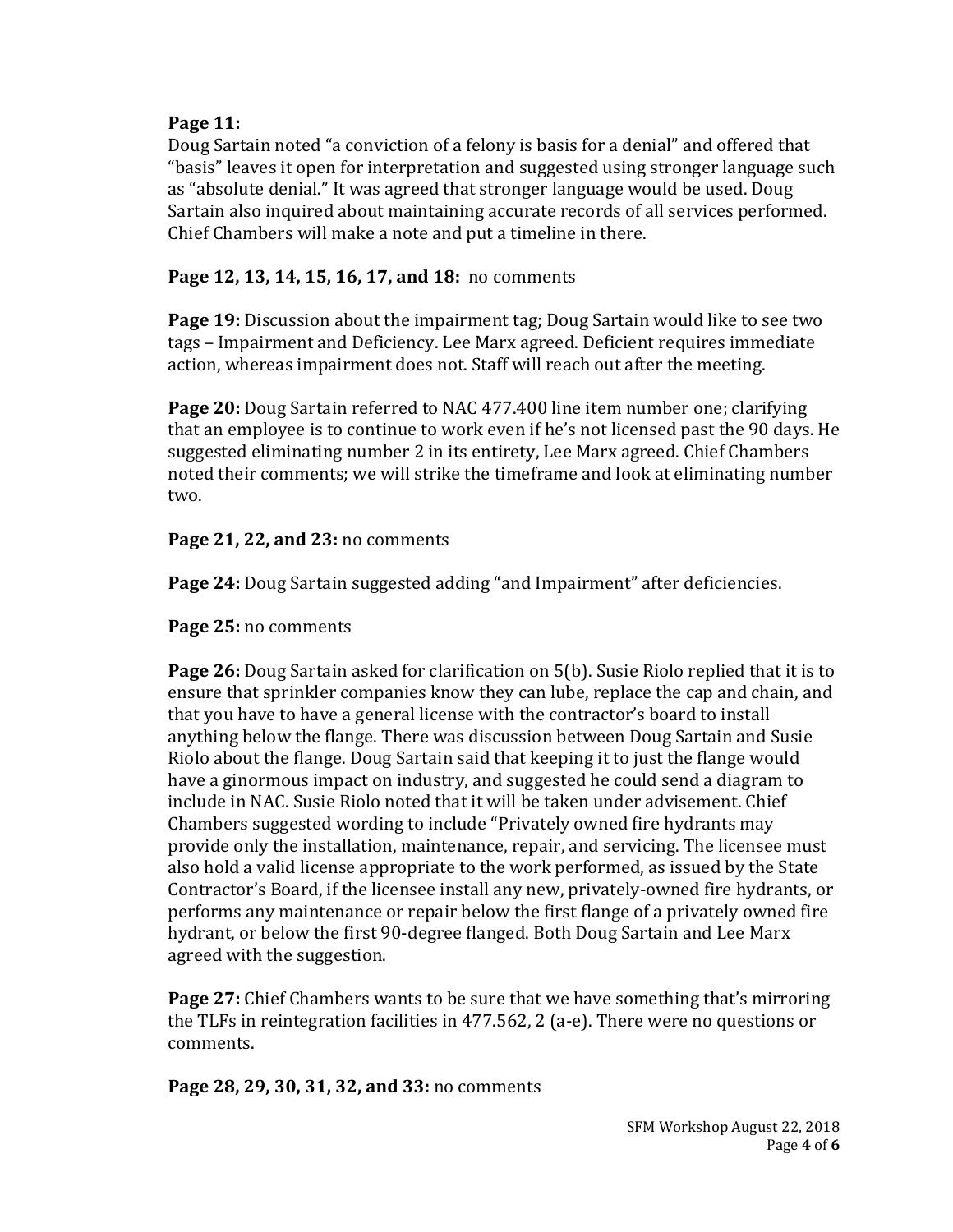**Page 34:** Lynn Nielson suggested including the 2018 International Fire Code as it related to firework storage.

**Page 35, 36, and 37:** no comments

## **Page 38 and 39:**

- Doug Sartain suggested adding the word "impairment" to 477.780.
- Lee Marx began a discussion about 477.810 (2)- keeping the annual inspection report on site. Most reports are done digitally, the reports are online. He suggested changing the wording to say "access to the report." Lee Marx suggested all service reports for fire alarms, sprinkler, etc. could be done in that manner. Stephen DiGiovanni commented that every single impairment and deficiency has to be reported to within 24 hours or at least by the next business day, and that it is potentially needless paperwork. Doug Sartain agreed and believes industry would agree that it should be reported only when the system is completely down and nonoperable. Susie Riolo wanted to understand why Doug Sartain and Stephen DiGiovanni want a deficiency tag. They both commented that there needs to be something to draw the attention of insurance companies, underwriters, and inspectors. Lee Marx reminded everyone that he does everything digitally. Susie Riolo understands both sides but is trying to understand, when this policy has been in effect as long as she has been with SFM, why there would be four (4) months on a deficiency on a system providing fire protection. Dave Ruben agrees that the 30-day time period works fine, but we need to be notified within one business day for impairments, and agreeing with Stephen DiGiovanni, most of the departments within the State do not have enough staff to deal with an onslaught of paper for oneday notifications of a deficiency, and is in favor of the 30-days.

Discussion ensued in regards to deficiency, impairment, notification timeframe, repair timeframe, etc. .Chief Chambers suggested that perhaps a copy of the annual inspection report must be maintained onsite or electronically and set to the owner. And with regards to the 30-day for deficiencies, so long as it is kept on record we will need to make sure we're notified so appropriate regulatory action can take place. Doug Sartain agreed and added that they send a letter with every discrepancy that is signed by County Chief Page. Dave Ruben added that he wants be sure that they align 477.370 deficiency reporting with the 477.810 30-days. They all agreed to put together some comments and documents to send to Chief Chambers in preparation of the next Workshop.

### **Page 40:**

Lynn Nielson noticed a new section of 477.095 and asked for some information on that. Danny Brennan provided background; it is a way to formalize the process and assign responsibility. Chief Chambers added that it will impact the rurals a bit; if an agency goes after an AFG Grant, the feds will be looking for NFIRS participation.